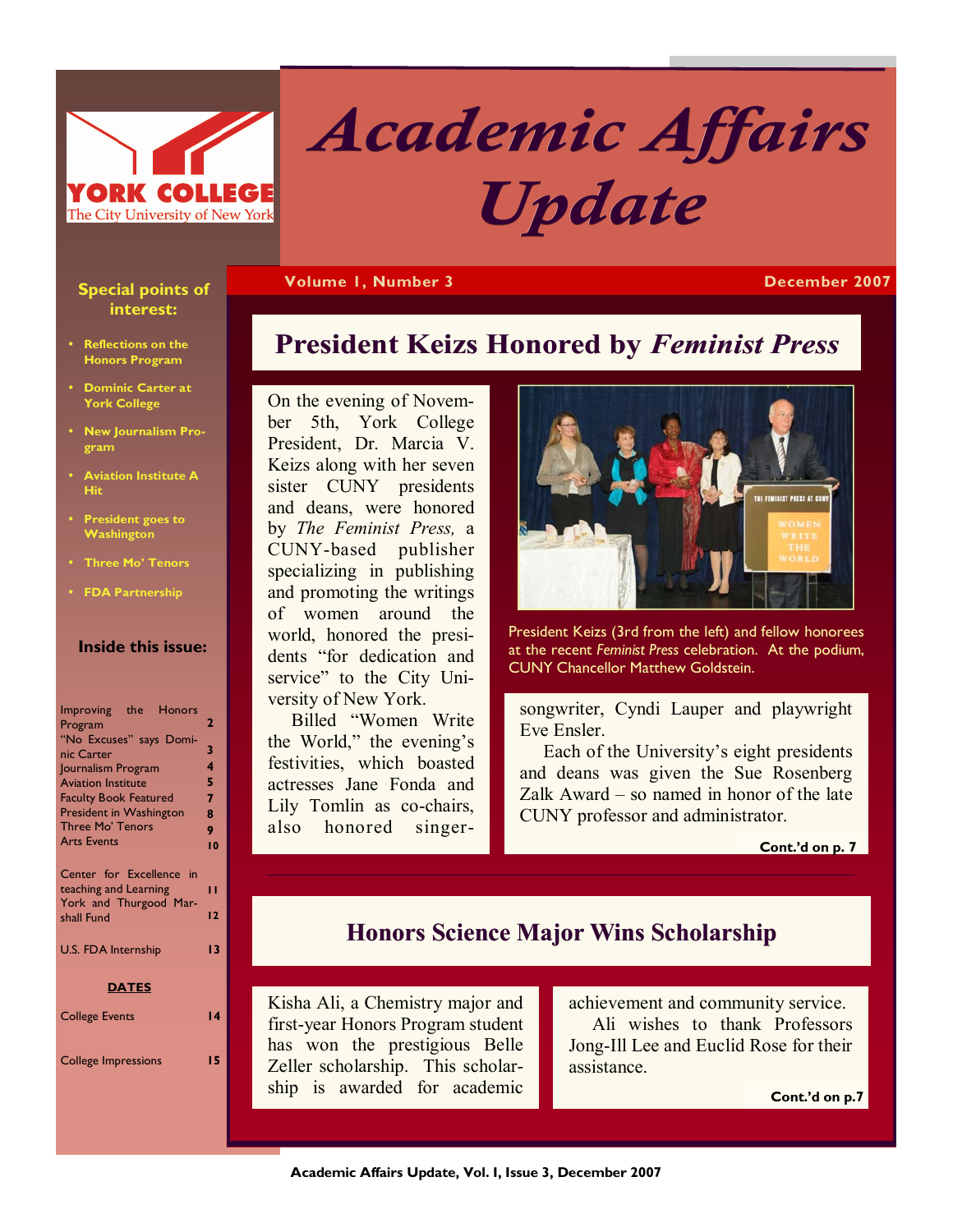# **Improving Improving Improving the Honors Program**

Honors Program Director William (Bill) Ashton attended the 2007 National Collegiate Honors Council (NCHC) conference in Denver during November at the urging of Provost Ivelaw Griffith, as part of efforts to transform the Honors Program.

 Bill attended many sessions that were useful in

networking with other program directors and learning about different approaches to Honors. These included sessions on beginning honors programs, developing honors programs at small colleges,

non-traditional students in honors, City as Text<sup>®</sup>, developing critical thinking among honors students, and enhancing community among honor students.

 He also attended the Small College Committee meeting and the Northwest Regional Committee meeting. Bill volunteered, and was accepted, to join the editorial board of the Journal of the NCHC, and he offered to work with members of the small college group to present papers at next year's conference.

These projects will offer the opportunity to involve York Honors students in the preparation and presentation of papers, a part of Provost Griffith's vision for the expansion of Honors and the enhancement of the College's recruitment and retention.

 "The administrative portion of the conference was



Student poster session at NCHC conference in Denver

really only half of what was going on," Bill elaborated. "Over one-half of the participants were undergraduate students. They were presenting papers to other students and to faculty." He reported, "I think that we have set up unnecessary hindrances by separating the Honors courses from the general education courses. Many other programs offer Honors courses that carry GE credit. Developing courses that carry GE credit would make it easier for Honors students to plan their courses. The natural way to do this would be to develop honor sections of the GE intro courses. Once you start thinking about this, you realize that such a program would also attract faculty and improve the sense of community among Hon-

ors students."

 As for plans for the York Honors Program, Bill said that he developed many exciting ideas while at the conference. He is currently discussing the implementation of some of them with

faculty and staff colleagues, and preparing a three-year strategic plan at request of Provost Griffith. The Provost envisages a strategic plan covering curriculum, pedagogy, recruitment, student research, Honors faculty development, development of student and faculty community, and Honors financing. The report is expected to be ready for next spring. Meanwhile, the Provost has provided Honors with a small operating budget.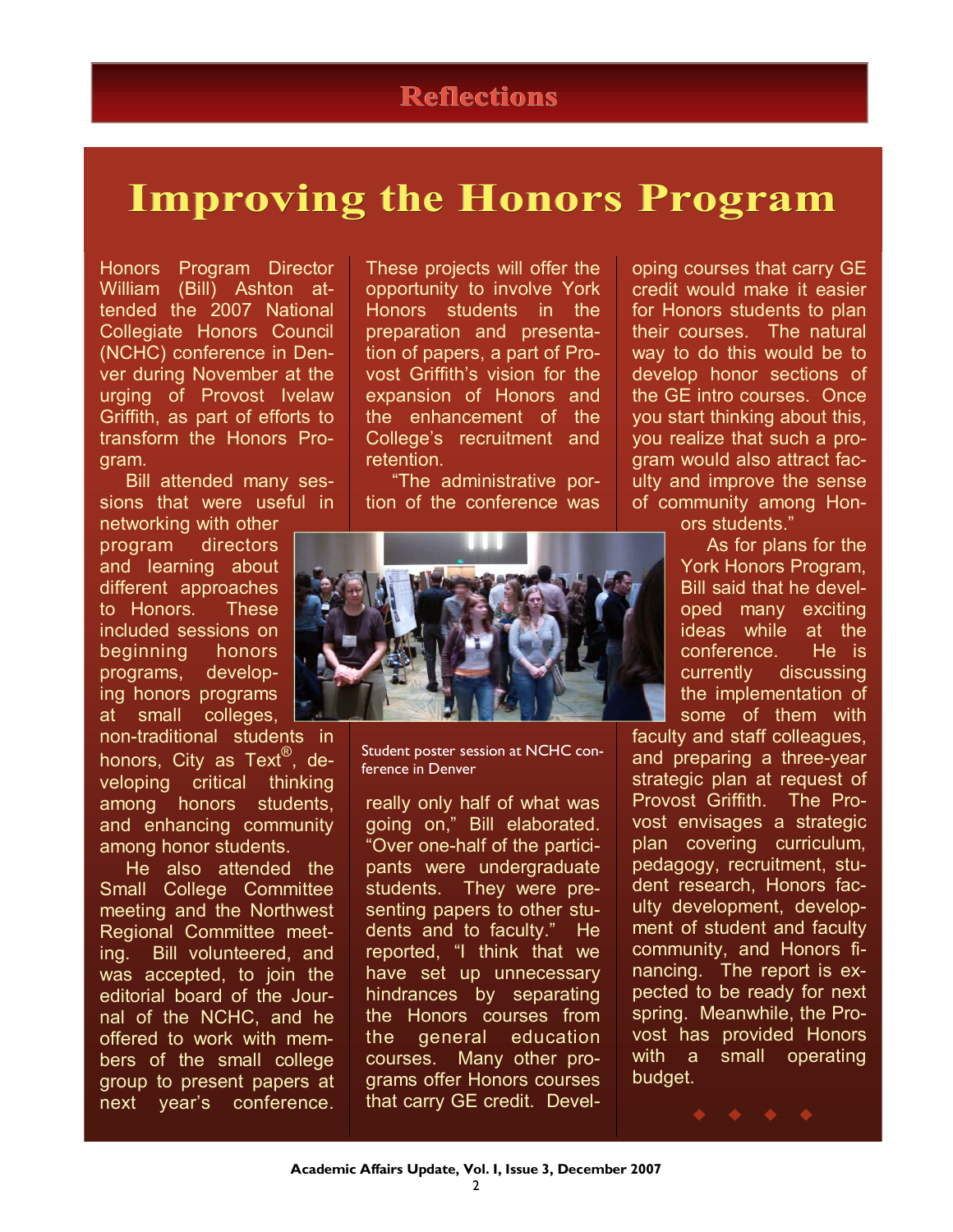# **Popular Journalist Tells York Students "No Excuses"**

**Y**ork College students, faculty and staff were all perched on the edge of their seats during the recent book presentation and discussion by cable-TV host, Dominic Carter, who has written a deeply personal account of the abuse he suffered growing up the son of a mother suffering from paranoid schizophrenia.

 The NY1 political journalist came to York on November 5th with his message of hope for students who may be faced with a litany of obstacles to their education and indeed, their very future. But, according to Carter, there are "no excuses" good enough for failure.



Guest speaker Dominic Carter and President Marcia Keizs

 Carter reveals in the book, *No Momma's Boy*, and reiterated it to his York audience that in addition to the beatings and impulses "to strangle," and "to throw him off a building," Carter's mother, Lavern, committed another unthinkable act against him when he was a child.

 "When I was only seven years old my mother sexually abused me," Carter told the packed lecture hall. "Yes, my mother sexually abused me. A mother is supposed to provide a place of protection. But you can't change yesterday. But you can change the future."

 Equating the drive necessary for success with the force of a locomotive, Carter explained to students that nothing should stand in their way of success.

 "How bad[ly] do you want it?" he asked one student identifying herself only as "Lisa."

"Real bad," she responded.

 "What are you willing to do to get it?" Carter pried.

"Whatever it takes," was the self-confident reply.

 Carter then engaged two additional students in this way, making sure to emphasize that he did not mean anything illegal; and proceeded to explain that success—including the completion of their York College degrees—is like the persistence of a train.

 "A train cannot be stopped," he explained, mimicking with his mouth the sound of a train rolling down the tracks. "A train is a huge force. A train cannot be stopped. I was abused, I had no father, I was on welfare, but you *can* program yourself to success."

 Carter also explained that an aunt programmed him for the success he is now enjoying with her consistent response of "... but you're going to college," to even his most banal inquisition.

 The married father of two teenagers also admonished the young people in the audience to avoid handy crutches, such as racism, as reason for failure.

 "Don't ever hide behind race," he told them. "The question is how to get around it."

 He also took on the vexing issue of reckless procreation.

 "[That's] 'my baby daddy,' is not cute!" he insisted. "And young men, you have to be responsible. You can't just go around getting babies."

 Carter went on to talk about the humbling document that is his birth certificate. He explained that in the areas of his birth certificate where the father's information should be there is just a blank spot.

"That's all my father is to me," said the veteran journalist of the father he barely knew. "… A huge blank."

 Upon completion of the program Carter who was accompanied by his wife, Marilyn, signed copies of the book and took time to engage every student who wanted a private moment with him in the midst of the deluge.

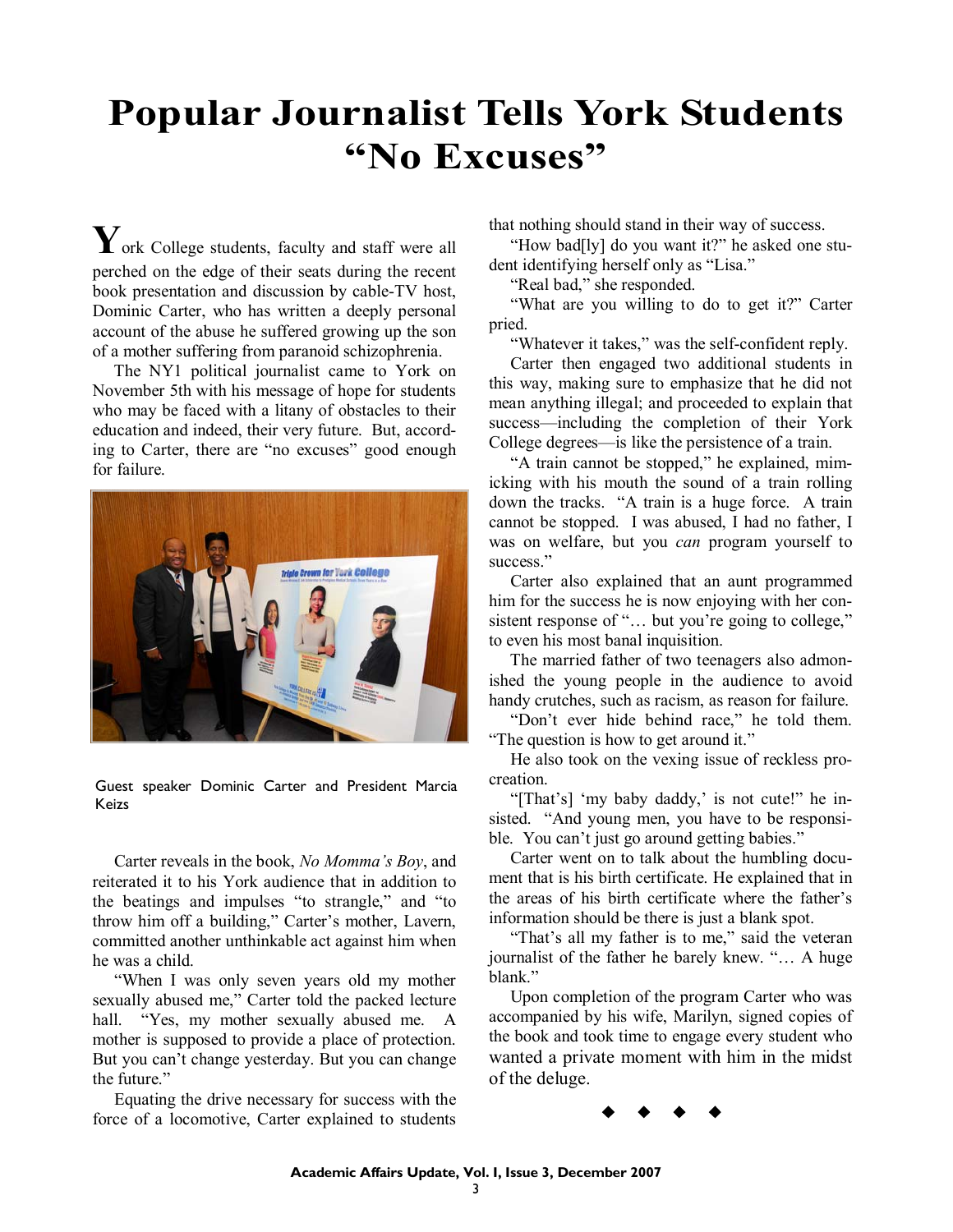# **Academic Affairs Mission Statement Academic Affairs Mission Statement**

The Mission of the Division of Academic Affairs is to foster an engaging and effective educational environment that promotes the pursuit of outstanding teaching and learning; research, scholarship, and other creative endeavors; and service. This Mission attaches importance to **Excellence**, **Integrity**, and **Respect** as institutional values and to **Accountability**, **Collaboration**, and **Continuous Improvement** as key operating principles for students, faculty, and staff. Further, this Mission is pursued in the context of the Vision and Mission of York College and The City University of New York, and is conscious of the need to be responsive to the changing realities of our Borough, City, State, Nation, and Global Society.

# **We're on the move …. With Journalism**

**Monday, November 26, 2007 represented another milestone in York College's Journey of Excellence, central to which is the pursuit of new academic programs and the establishment of new thresholds for excellence in teaching, research, and service. On that day the City University of New York Board of Trustees approved the BA in Journalism. Board approval is not the final stage in the degree approval process; State approval remains.** 

 **The Journalism program, to be directed by** 

**Professor Glenn Lewis, will be launched in Fall 2008 and will be housed in the Department of English, which is led by Professor Valerie Anderson. In announcing the Board approval to the college community, Provost Ivelaw Griffith noted, "Much remains to be done as we prepare for implementation of the Journalism degree next Fall, and we will have the appropriate formal announcement and celebration next Spring. For now, let us take pride in this 'stage setter' for a new set of degree programs."**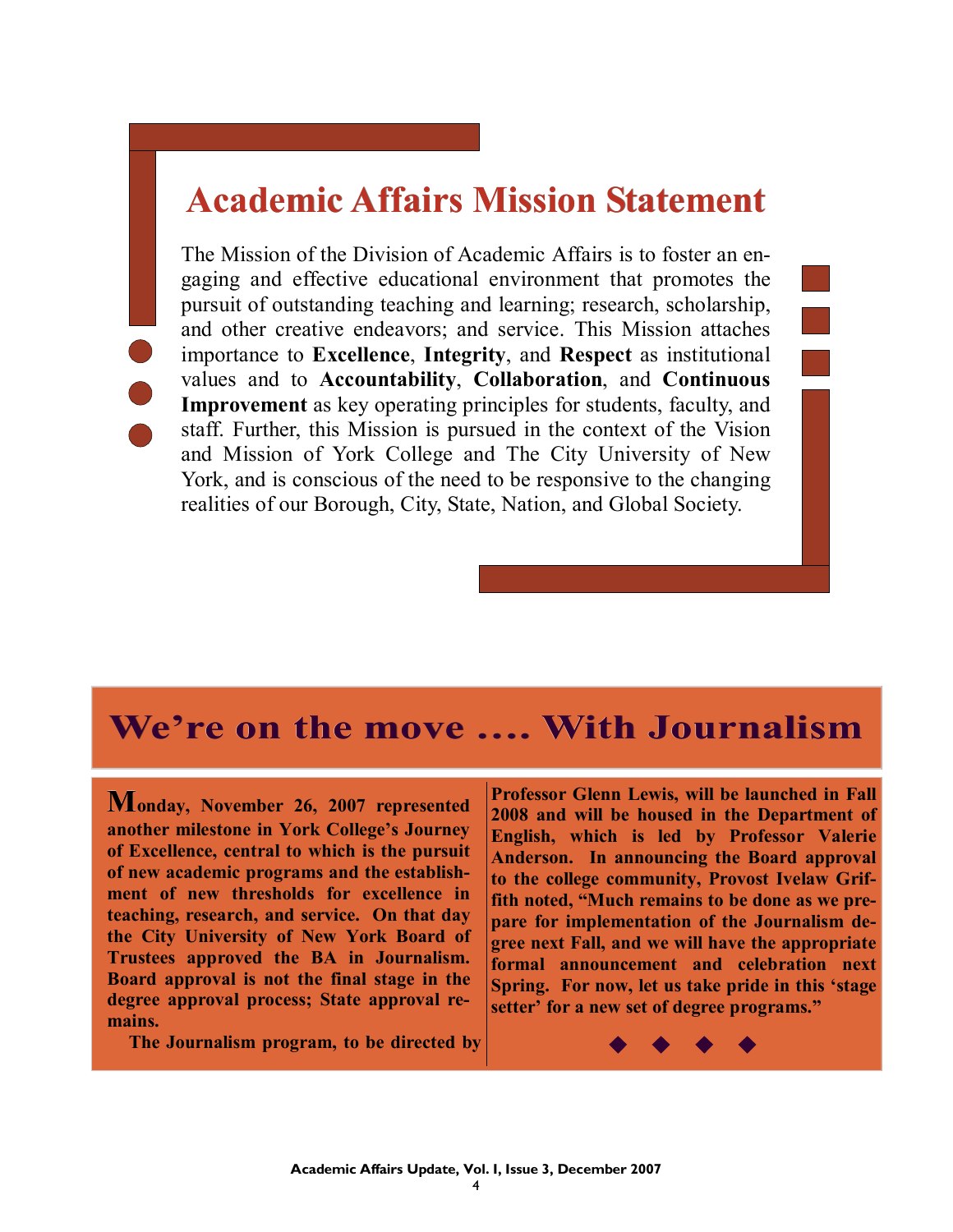# **York's Aviation Institute A Hit With Students York's Aviation Institute A Hit With Students**

Students at the CUNY Aviation Institute at York College are universally singing the praises of the one year-old program. At a recent lunch where they were feted by **Jerald Posman,** Chief Operating Officer and VP of Administrative Affairs, and former Institute director, **Michel Hodge,** the group of freshmen, sophomore and juniors expressed delight in their decision to come to York to pursue their degrees in Aviation Management.

 "It is a great experience; I didn't expect it to be like this," said **Salvador Saravia**, a freshman who was part of a trip the college took the students on to an Atlanta [aviation] convention. "My high school (Aviation High) said it was a new program and it would be different. It's great! Before I used to think that Aviation was just commercial but I've found out it's not.

> Even McDonald's has an airline."

 For upper sophomore, **Arlington Aquebor**, who comes to York from another college and from the U.S. Navy where he racked up flight hours, it's not just the academics that make the York program stand out; it is also the individualized attention he's receiving. For this student who hopes to become an airport manager, it



Salvador Saravia (r.) and the Associate Administrator for Aviation Safety for the Federal Aviation Administration.

makes perfect sense to be at York.

 "Compared to other schools it's the most affordable," he said. "And they pay a lot of attention to students here. You're getting more for your money – way more; and more opportunities … you get to go to conferences … it's a nobrainer [to be at York]."

 **Wendy Manna** is a graduate of August Martin High School (in Rochdale) which has an aviation component. She is a sophomore with 18 hours of flight time under her belt. She wants to open her own flight school some day.

 "I love the program," said Manna. "[I] just love the opportunity to go places! I went to (Hartford) Connecticut for the AOPA (Aircraft Owners and Pilots) Convention where most of the industry people were there introducing the new planes, engines, etc."

 Freshman **Rachel Rampersad** flew a plane at 15 and was bitten by the flying bug. A problem was that her family could not afford the high cost of their daughter's high flying ambition, so she was never able to repeat the experience – until she got to York that is.

 "I love the program," said the former College Now participant at York during her last year of high school. "I went to AOPA and to the Cradle of Aviation …."

"I *love* this program, **Faiza Parveen** says of



Rachel Rampersad getting ready to take off on a flight lesson at Farmingdale Airport as part of the Flight Familiarization Program (FFP).

her Aviation Management major at York. "As a senior in high school (Hillcrest), I was planning to go to Farmingdale but this is nearer and I get flight lessons free, I couldn't believe it."

**Cont.'d on p.6**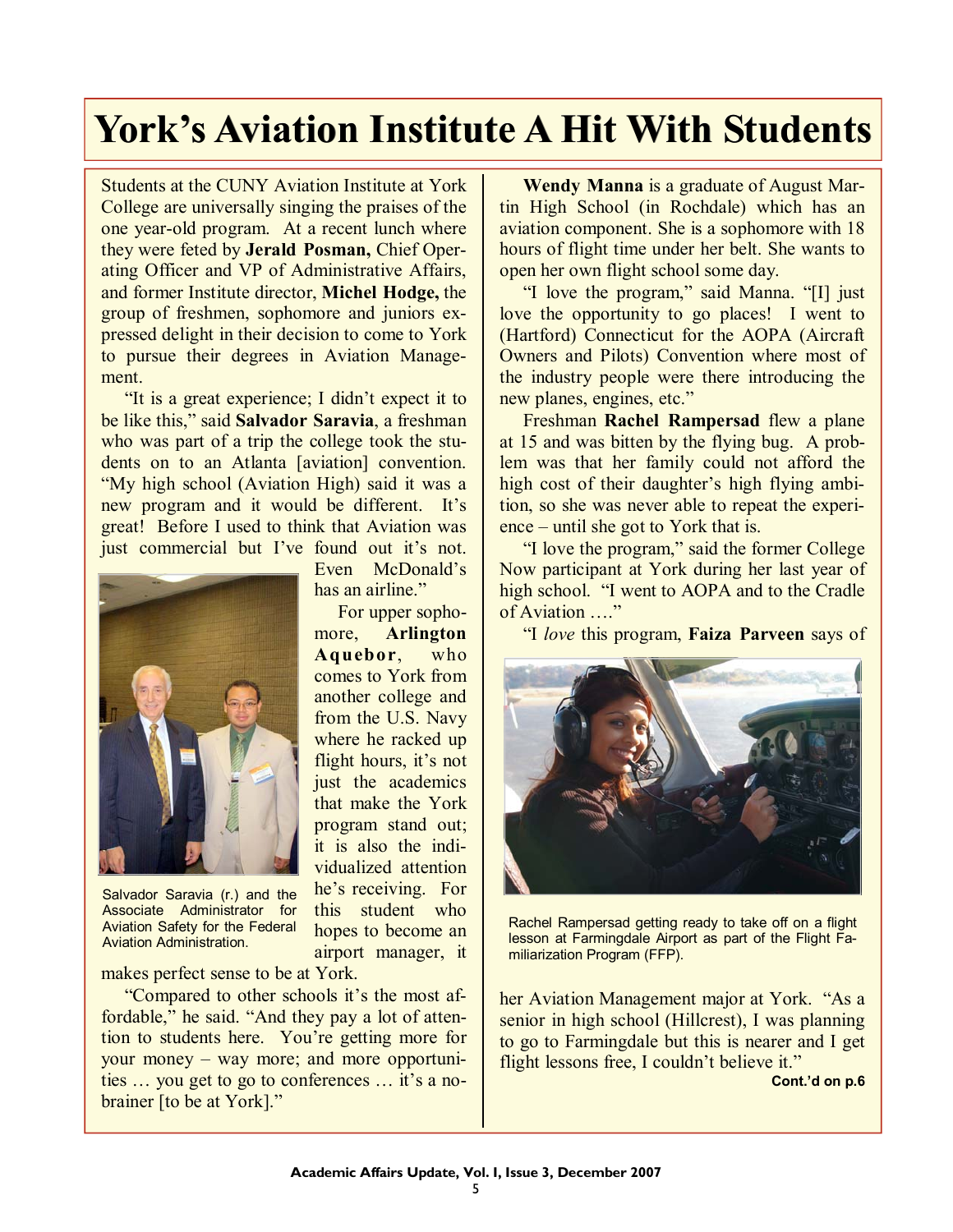### **York's Aviation Institute A Hit With Students**

Cont.' from p.5

Upon graduation, Parveen, a freshman, plans to return to her native Pakistan to utilize the skills she is honing at York.



(L.-r.): Veronica Carpio, Mark Tepper (FAA), Jenny Chimbo, Brenda Pitts (FAA) during an FAA inspection of a JetBlue Airways jet during their internship with the FAA.

 **Veronica Carpio** and Jenny Chimbo, both sophomore christened the Aviation Institute when it launched last year. As friends from high school, the young women came to York together with plans to major in the college's newest program and where you see one the other is never far behind.

 "I've experienced three parts of the industry," said Carpio. "We get to see the flight side of companies, the business side and the public sector side. [The program] allows me to see the industry from three points of view. By my mid-20's I want to be working for the FAA to regulate the industry."

 For **Jenny Chimbo** one of the best aspects of the program is the opportunities it provides for off-campus networking.

 "Networking is great at the conventions," said Chimbo. "I met [an] employment counselor (at one event). I met the CEO of Atlas Airlines a cargo carrier. He told us that by the time we're in our mid-20s we should be in management. They are major in the cargo industry. The people we meet tell us [about] their career paths. There are so many opportunities in this industry. I get all their cards and they tell us 'when you're ready, call us'."

 The aspiring aviation hot shot also loves the access her York training provides. "We get to go even on the Tarmac and drive right up to a plane," she said, eyes dancing at the memory.

 According to Chimbo the Aviation Institute at York College gives students a three dimensional experience in preparation for their future roles in the industry.

"We're getting hands-on experience," said Chimbo of experiencing all aspects of the industry while still a student. "There are so many [current] managers who've never flown."



Faiza Parveen, Wendy Manna, and Dheeraj Jumani (l.-r.) pose in front of a helicopter as they wait for their turns to fly with the FFP.

The CUNY Aviation Institute at York College was developed with the expressed purpose of providing the industry with graduates trained on up-to-the-minute 21st technology and ideas.



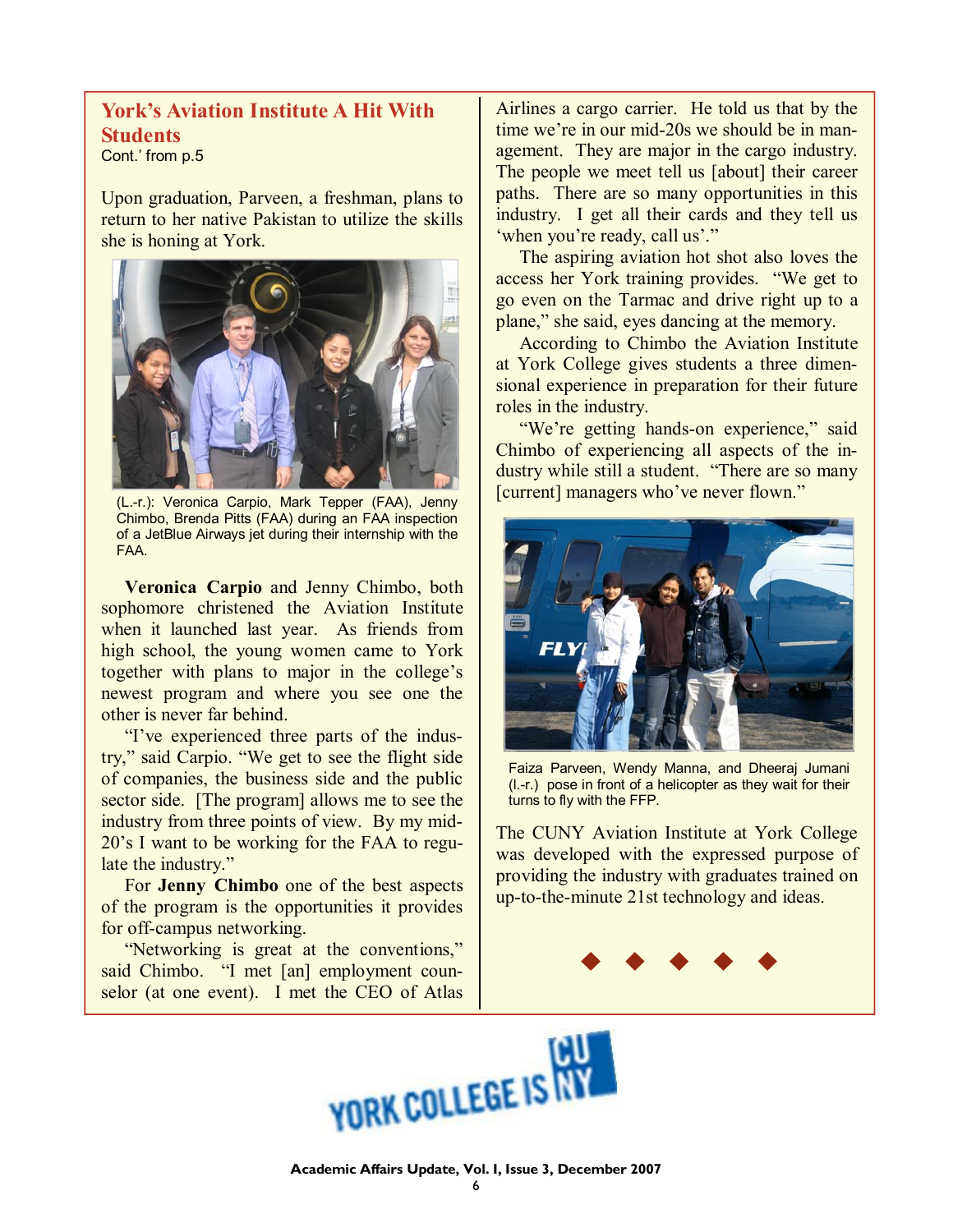# **York Faculty Book Featured on H-Net**

On November 27, the H-Diplo website (http://www.h-net.org/~diplo/), part of the larger H-Net web community held an online roundtable discussion of the book entitled *Holding the Line: Race, Racism, and American Foreign Policy toward Africa, 1953-1961* (Rowman & Littlefield Publishers, 2005), by Dr. George White, Assistant Professor, Department of History and Philosophy.



### **President Keizs Honored by** *Feminist Press*  Cont.'d from p.1

"The Feminist Press' dedication to the promotion of women's voices from around the world makes this an award of singular value to me, a woman who came from Jamaica where local women writers were few, if not unheard of, during my school days," said President Keizs. "Today, thanks to your prescience, women who have grit have a

### **Honors Science Major Wins Scholarship**  Cont.'d from p.1

 "I found out about the scholarship on a Friday and the application was due the next Monday. Drs. Lee and Rose wrote letters of support for me over the weekend," Ali said. "Drs. Lee and Rose are just two examples of the many York faculty members who go out of their way to help students learn and succeed."



**Kisha Ali** 

 The Belle Zeller Scholarships are awarded to full-time undergraduate students carrying at least 12 credits and completing at least 16 credits with a cumulative GPA of 3.75 or better at any CUNY college. Good character and significant service to CUNY, the community, and/or their respective CUNY college are also required.

place where they can be heard, promoted and appreciated. And that is no small gift."

 Among the York College faculty in attendance at the Tavern on the Green event were, Dr. Shirley Ostholm-Hinau, from the Department of Behavioral Sciences, Dr. Gila Acker, Chair of the Department of Social Sciences, Dr. Lindamichelle Baron from the Department of Teacher Education, Dr. Laura Fishman from the Department of History and Philosophy; and Dr. Margaret Ballantyne, Chair of the Department of Foreign Languages, ESL and Humanities.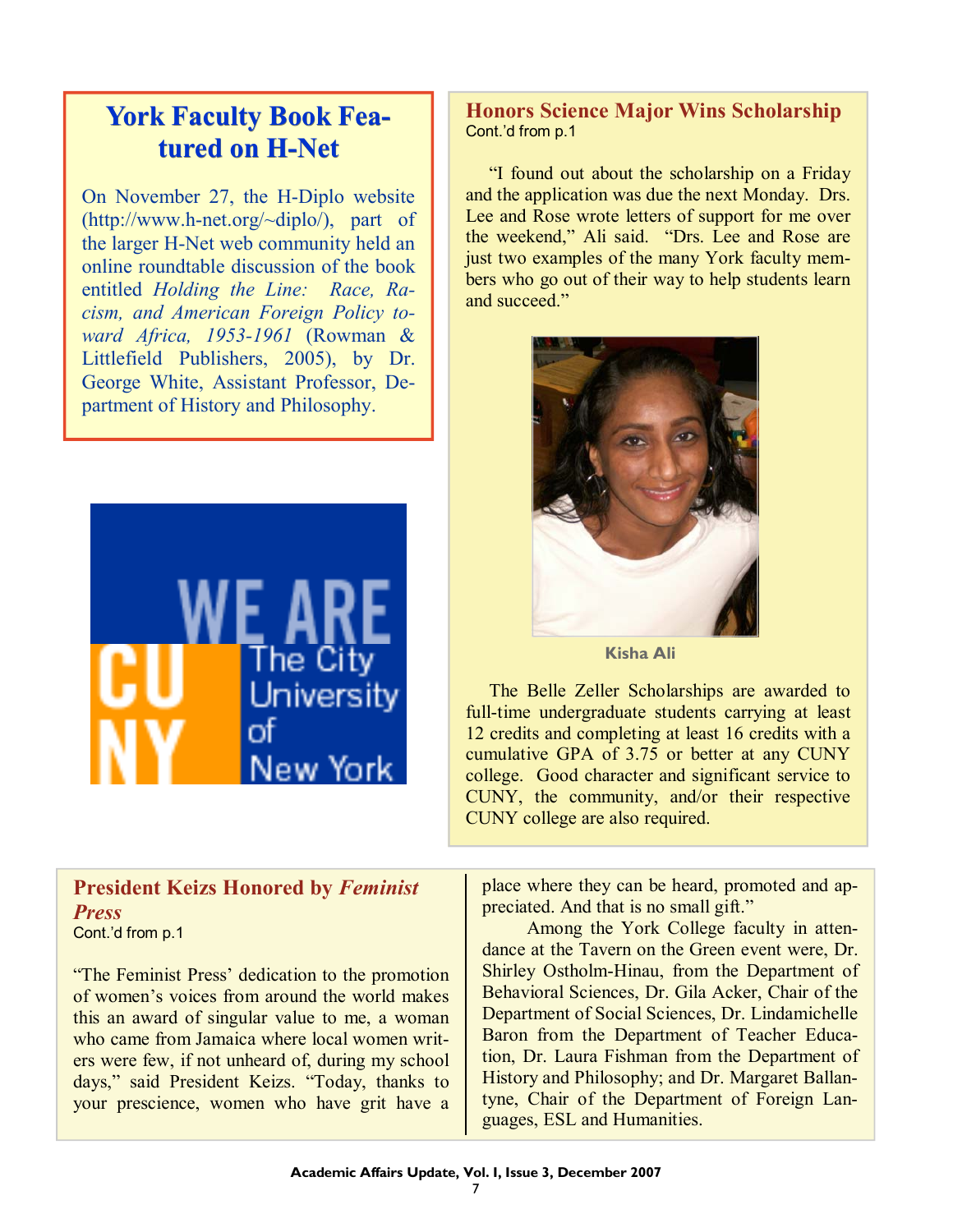# **President Goes to Washington**

President Marcia V. Keizs traveled to Washington, DC, on October 24th, to meet with Federal

 The day on Capitol Hill was concluded with a reception for New York's Congressional Delegation hosted by CUNY Chancellor Matthew Gold-

> stein and CUNY College Presidents. President Keizs was joined on the intense one-day trip by Gerald Reynolds, Chairman of the United States Commission on Civil Rights (York College Class of 1981) and Earl Simons, Assistant to the President for Institutional Advancement. The President's Capitol Hill engagement is part of her increased "external relations" activities,

officials regarding additional funding for York College. During the day long series of meetings, President Keizs met with Thomas Dawson, III, Deputy Secretary for Higher Education Programs of the U.S. Department of Education, U.S. Senator Charles Schumer, Congressman Gregory Meeks, and staff assigned to the United States Senate Appropriations Committee. The President also received a



L.-r.: President Edison Jackson, Medgar Evers College/CUNY, Congressman Charles Rangel, Congressman Jerrold Nadler, Congressman Edolphus "Ed" Towns, Congresswoman Yvette Clarke and President Marcia V. Keizs, York College/CUNY.

Federal legislative and budget update by H. Stewart Van Scoyoc, President and CEO of Van Scoyoc Associates, Inc., Washington, DC's largest independent government affairs group.

designed to enhance the College's marketing and fund raising.



**Academic Affairs Update, Vol. I, Issue 3, December 2007**  8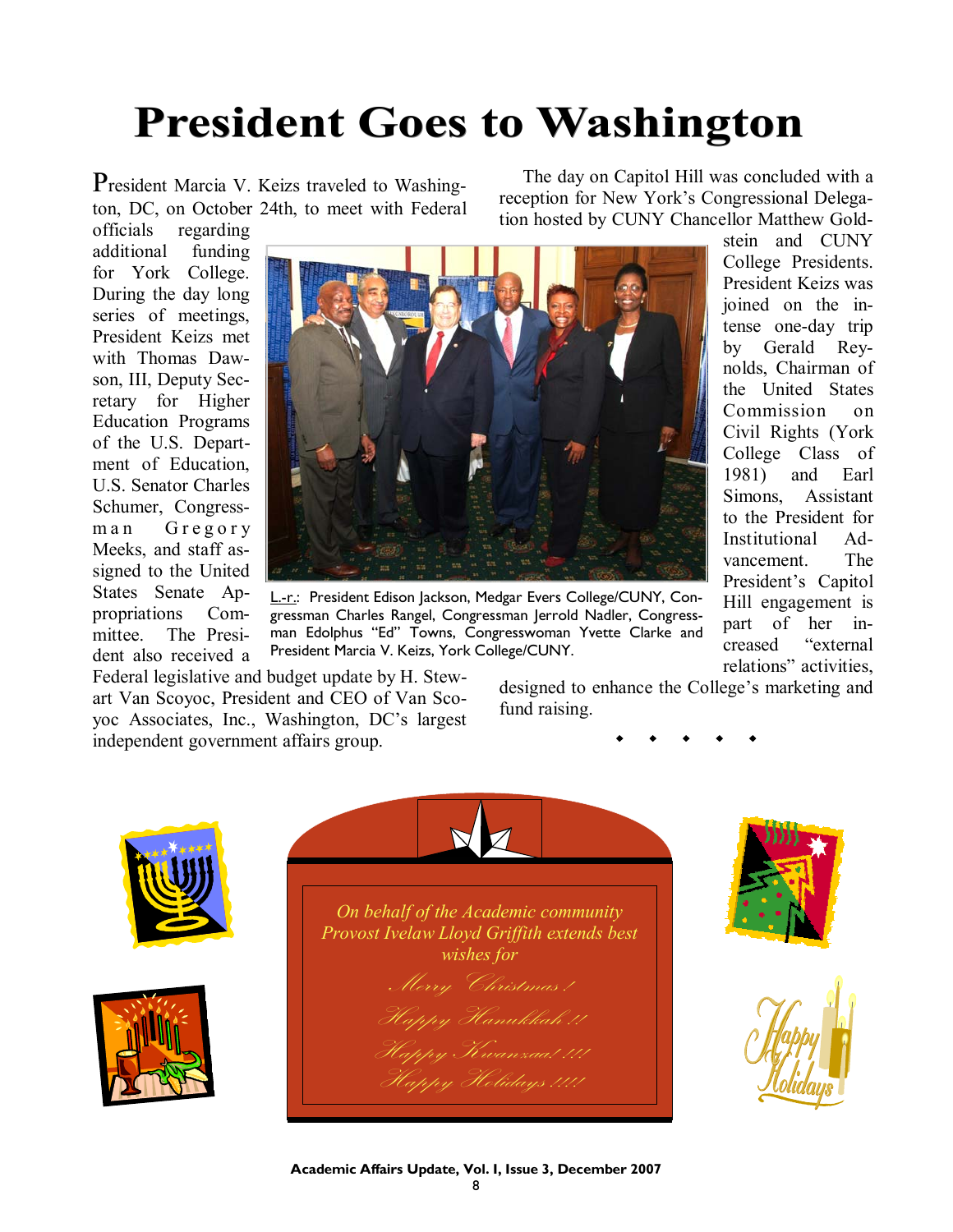## **One Dream.** Many Realities.



### **York College Foundation Board of Directors**

**Jacqueline Arrington Andrew Campbell Susan Chuang Joseph D. Ciampa Andrew F. Cooper Susan Deutsch Carl Fields, Jr. Floyd H. Flake Linda Grasso Ivelaw Lloyd Griffith Doris Houston Charlotte Jefferson William Jefferson Eva Keith Patrick J. Mackrell Mary Ann Mattone Peter Meyer Nayibe Nunez-Berger Linda Perry Jerald Posman Cruz C. Russell Claire Shulman Jeff Spiritos Joseph C. Swift** 

**Betsy Seidman,**  *Executive Director*  **Benno C. Schmidt, Jr. Chairman, Board of Trustees** 

**Matthew Goldstein Chancellor, CUNY** 

**George P. Aridas Chair, York College Foundation** 

**The York College Foundation Board of Directors** 

**And** 

**Marcia V. Keizs President, York College** 

### **FOR TICKETS & INFORMATION CALL:**

**Tel. 718-262-3750** 

**Tickets: \$1,500 (2 for \$,2500) \$500 \$250** 





Fiona Smith 2005 Graduate, Jonas Salk Scholar, attending Penn State Medical College.



Max H. Saenz 2006 Graduate, Honorary Jonas Salk Scholar, attending University of Virginia Medical School.



Yisa Rumala 2006 Graduate, Recipient of NSF Graduate Reserarch Fellowship, Ph.D. Program at the University of

Michigan.





Angela Hopkinson 2007 Graduate, Jonas Salk Scholar, attending the University of Michigan.

Jocelyn Chan Class of 2009, FDA Merit Scholar, **Chemistry** Major with plans for medical school.

Invite you to the 1st Annual Scholarship Benefit Concert Celebrating the Legacy of Rev. Dr. Martin Luther King, Jr.

# Featuring: **Three Mo' Tenors**

Saluting: The York College Commemorative Quilt Committee's 10th Anniversary

Monday, January 21, 2008 Concert: 7:00 p.m.

Pre-Concert Reception: 5:30 p.m. to 6:15 p.m. *(special ticket purchase required)*

Post-Concert VIP Reception with Three Mo' Tenors *(special ticket purchase required)*

York College Performing Arts Center 94-45 Guy R. Brewer Blvd., Jamaica, New York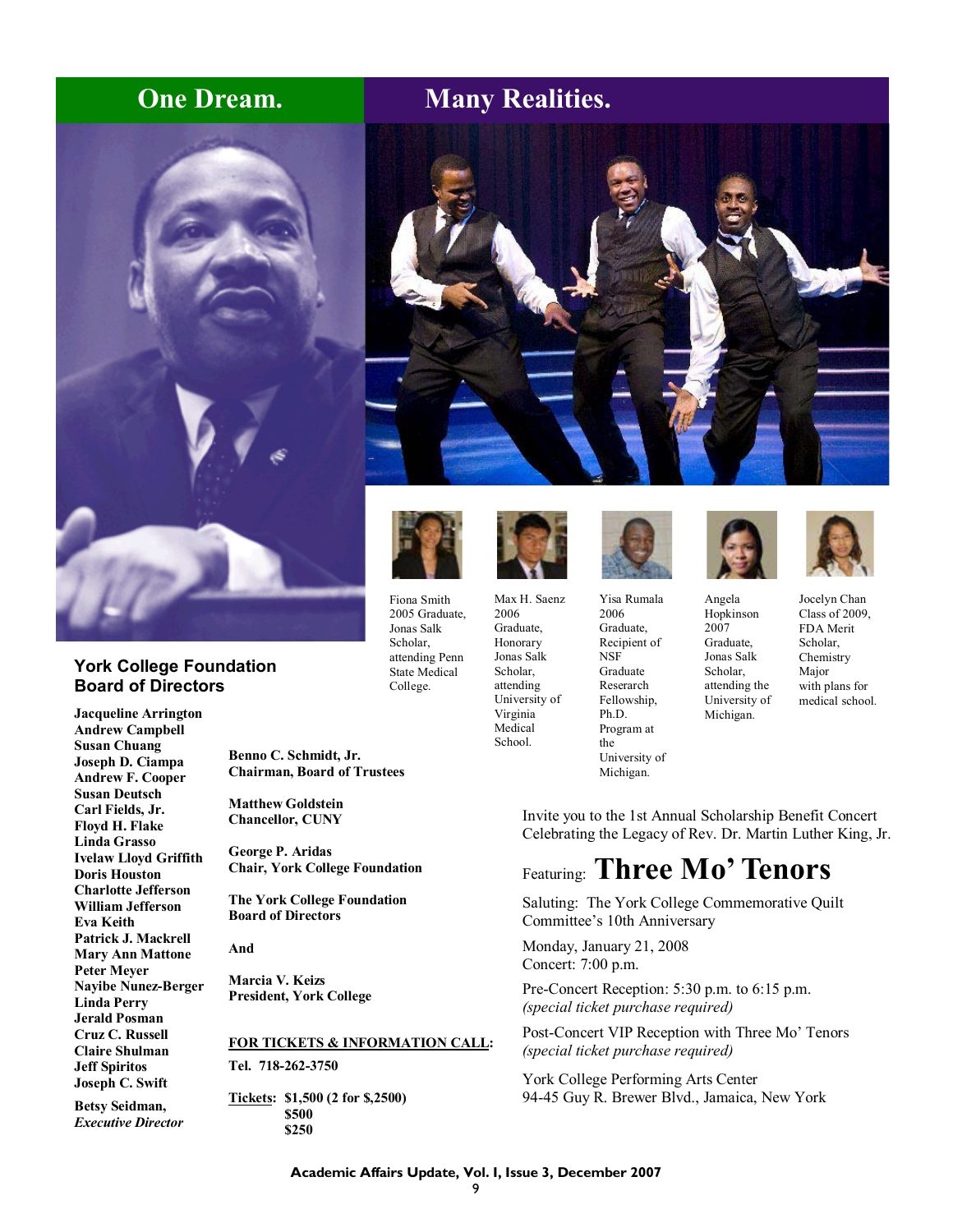# **Department of Performing and Fine Arts Events Arts Events**

### **MUSIC**

*Jazz Workshop Fall Concert*  Saturday, December 15 at 7:30PM in the Little Theatre

*York College Winter Gala*  Excerpts from the Messiah, Four Seasons, and The Holiday Cantata Sunday, December 16 at 3:00PM in the Little Theatre

*Blue Notes Fall Concert*  Saturday, December 22 at 7:30PM in the Little Theatre

### **ART**

*Student Juried Art Show Opening*  Thursday, December 6 at noon Fine Arts Gallery (1B01)

### **THEATER**

*Harlem Speakeasy: An Evening of Jazz and Poetry* (Free Admission) Friday, December 7 at 4:00PM in the Little Theatre Saturday, December 8 at 8:00PM in the Little Theatre

### **Portfolios due date**

**First re-appointment faculty in the English Department are asked to hand in first draft portfolios to the Chair's office on December 14.** 

**The college-wide due date for all other first reappointment portfolios is January 17.**



**The York College Blue Notes** 



**York College** 

*"We are what we repeatedly do. Excellence, then, is not an act, but a habit."* 

# Aristotle

### *Visit us Online:*

**York College — Office of the Provost website:** 

**http://york.cuny.edu/ academic-affairs**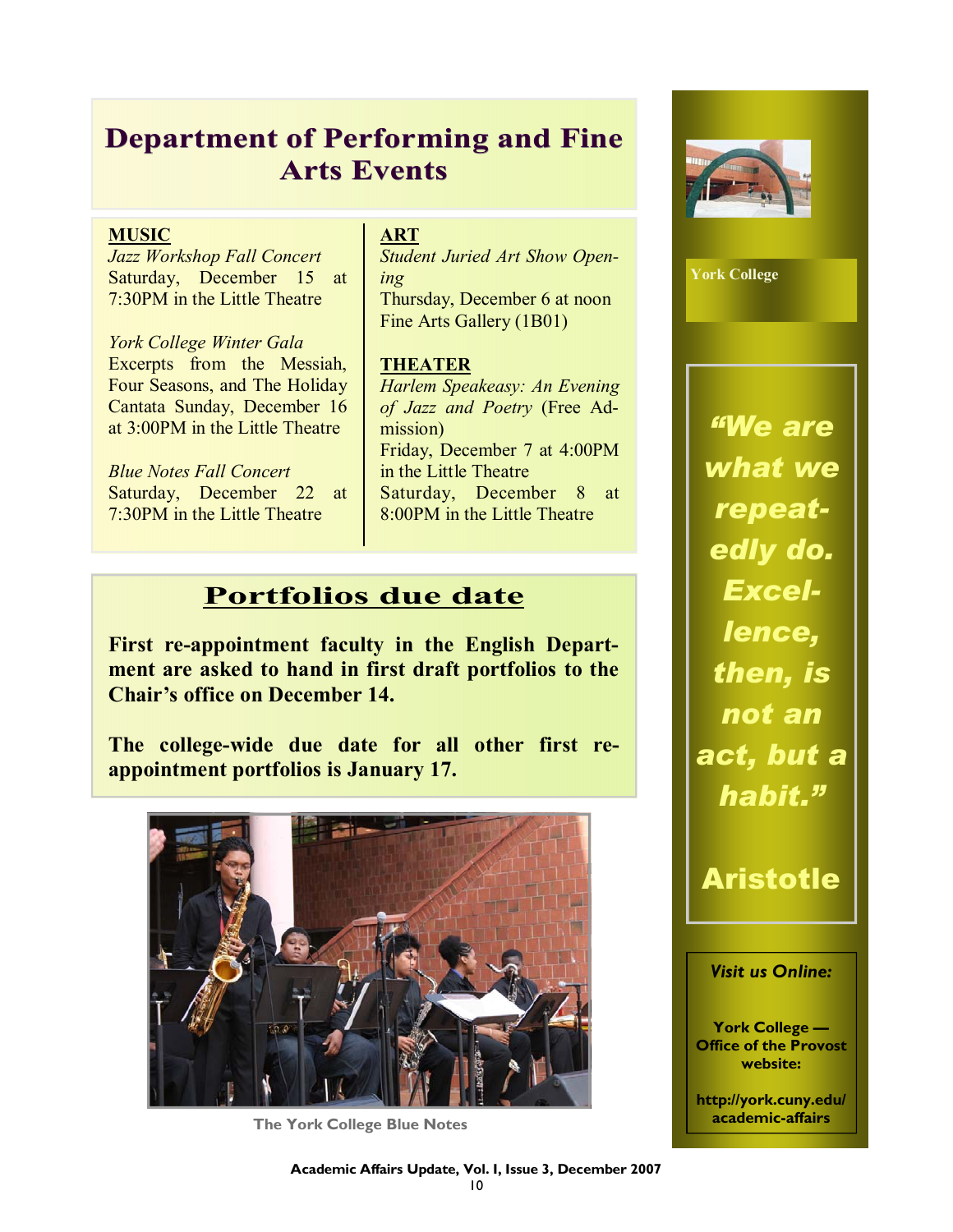# **Center for Excellence in Teaching and Learning (CETL)**

The Center for Excellence in Teaching and Learning (CETL) recently presented two guest speakers. On October 19, 2007, Dr. Joseph Gonzalez, director of the Living Learning Center & Professor of History at Appalachian State University, presented a talk entitled "Connecting Academic & Experiential Learning."



**Dr. Joseph Gonzalez** 

Dr. Gonzalez became acquainted with the concepts of active learning and experiential education while serving as a teaching consultant at Michigan's Center for Research on Learning and Teaching. From 2000 to 2005, he taught a course on the Civil Rights movement that combined an academic class with a one-week research trip through the South. Since joining the faculty of Appalachian State University, he has continued to experiment with experiential learning in cooperation with his colleagues at Watauga College, and interdisciplinary residential learning program, and the Honors College. Dr. Gonzalez has published articles about pedagogy in *The Journal of American History* and *About Campus*.

On November 16, 2007, Dr. Sonia Gonsalves, Director, Institute for Faculty Development &

Professor of Psychology at The Richard Stockton College of New Jersey, spoke about "Learner Centered teaching in the Millenial Age: A Focus on Prior Knowledge."



**Dr. Sonia Gonsalves** 

Dr. Gonsalves is Professor of Psychology at the Richard Stockton College, where she has also directed the Institute for Faculty Development and serves as Faculty Assessment Coordinator. Dr. Gonsalves is an active member of the Association for American Colleges and Universities and has presented at several national higher education conferences. She is also a regular workshop presenter for the New Jersey Project consortium and is the principal investigator of a three-year grant for diversity and inclusiveness in New Jersey Colleges. Much of her scholarship is directly related to pedagogy and learning, and she has published articles about student learning in *College Student Journal* and *College Teaching*.

 Both speakers faced an attentive audience and had to answer numerous questions in the Q&A period following their presentations.

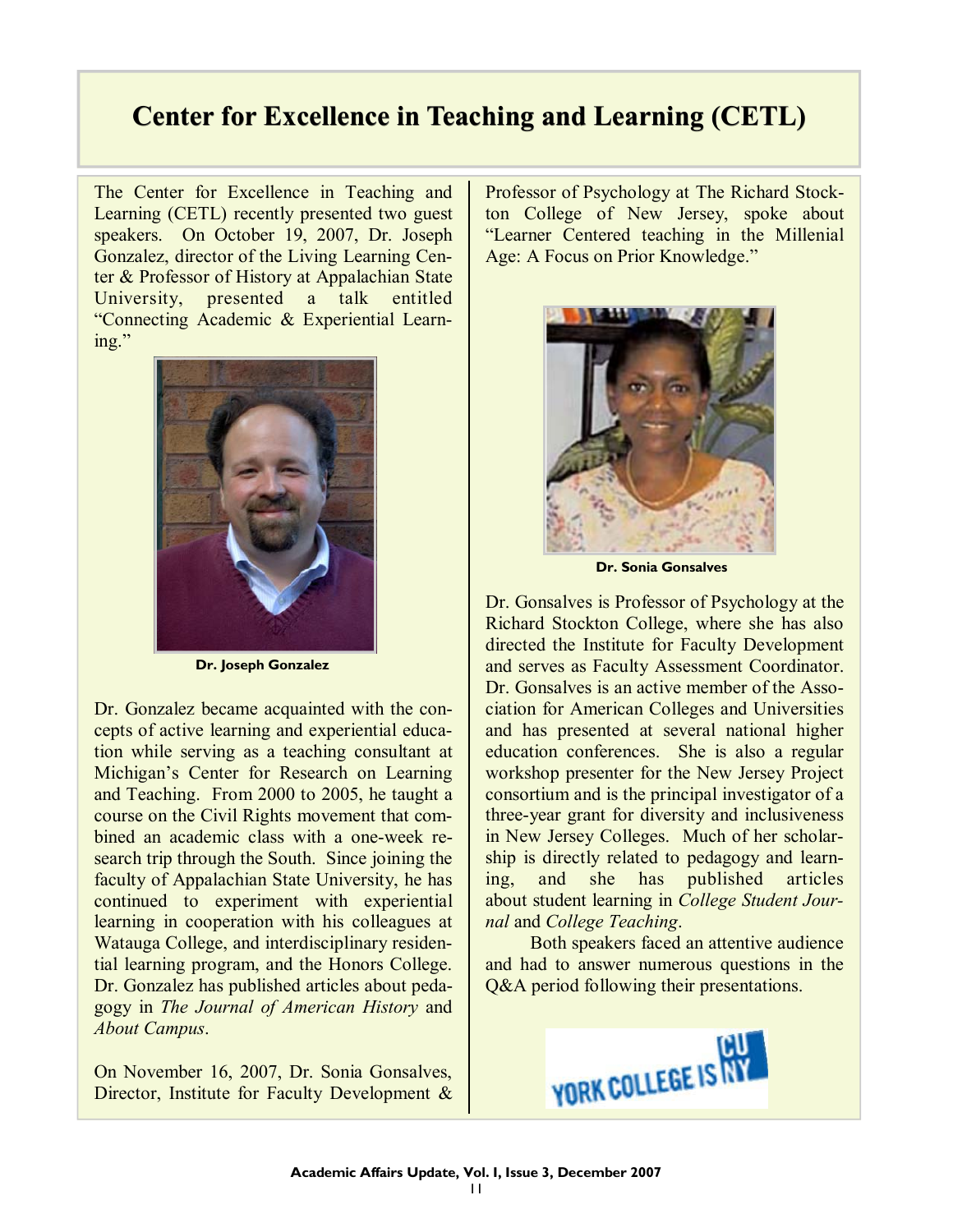# York College and Thurgood Marshall **College Fund**

Fifteen York College students recently participated in the Thurgood Marshall College Fund's 7<sup>th</sup> Annual Leadership Institute Recruitment Conference. The informative and intensive four-day conference, which took place in early November, was held at the Sheraton New York Hotel and Towers.

 With over 500 students from colleges and universities from across the country and the U.S. Virgin Islands, York's students participated in workshops, panel discussions, special receptions and events that focused on providing the latest tools and technologies as they prepare to enter today's competitive global marketplace. During the conference, students also interviewed with recruiters and executives from major corporations for internships

and full-time jobs.

 The conference was concluded with the TMCF 20<sup>th</sup> Annual Awards Dinner (black-tie) which raised \$3.8 million for the organization's scholarships and programs at 47 member schools in 22 states. The York College Administrators and students who attended were: Provost Ivelaw Lloyd Griffith, Earl Simons, Assistant to the President for Institutional Advancement; and Randy Punter, Senior Career Opportunity Specialist, Keisha Ford, Julo Conte, Mandisa Leblanc, Tyrell Peebles, Arlene Best, Anna Baptiste, Naomi DeVore, Shu Wang, Adam Gecker, Ophelia Rivas, Mohamma Uddin, Liz Marsh, Marissa McGlashan, Jahi Rose; and Gabriella Dela Rosa.



Standing (l.-r.): Marissa McGlashan, Liz Marsh, Arlene Best, Anna Baptiste, Keisha Ford. Bottom (l.-r.): Randy Punter, Julo Conte. Mohammad Uddin.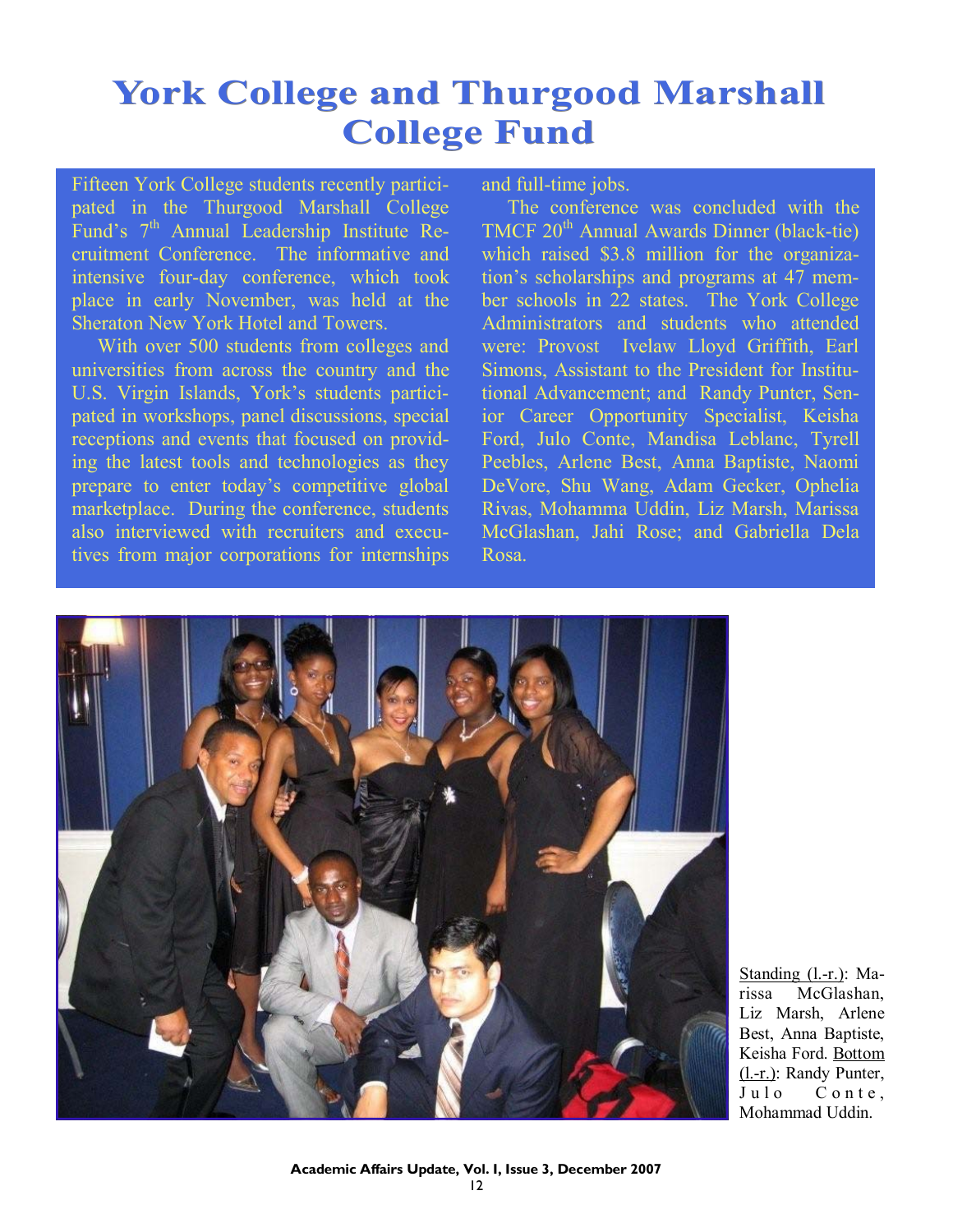# **Internships at the U.S. FDA Northeast Regional Laboratory Laboratory A Unique Opportunity for York College Students**

The proximity of the U.S. FDA Northeast Regional Laboratory to York College offers students a unique opportunity to engage in joint collaborative activities. Because of a special arrangement, only York College students are able to take advantage of internships at the U.S. FDA Regional Laboratory. These internships provide an excellent opportunity to obtain hands-on experience. Internship opportunities are available both for students in scientific disciplinese and for non-science majors.

### **Our Mission**

The Food and Drug Administration (FDA) is a pivotal resource in the health of our nation. Promoting an interest in science and the health enterprise is significant to the missions of both the U.S. FDA and York College (CUNY). Both organizations have a vested interest in improving the quality of- and access to- scientific research training for minorities, women, and other populations traditionally underrepresented in the scientific and health fields.

To help meet future demands for qualified scientists and health professionals, York College and the FDA have assumed a lead position by becoming more effective in attracting and advancing targeted groups relevant to this mission.

### **Goals and Objectives**

The goal of the York College/U.S. FDA Student Internship Program is to provide a foundation in biomedical regulatory-based research that is integrated with scientific principles applicable to biological product development and regulation. Specific objectives include:

- providing a mentored research experience that is challenging and stimulating;
- broadening the student's technical skills, interactions with technical professionals, and educational and professional experience;
- obtaining information and guidance in the career exploration process; and
- heightening student awareness of careers at the FDA.

### **Description of York College/U.S. FDA Internships**

The York College/U.S. FDA student internships are an ideal way for students to find instruction and mentorship in an area of academic and personal interest while also preparing for a future career through work experience, networking opportunities, as well as earning academic credit and a stipend.

### **Reason to Take a York College/U.S. FDA Internship**

As the fields of science continue to grow, it has become more and more critical for students to have real-world experience to enhance their educational and career training.

### **How To Apply**

- 1. Schedule an interview with Professor Angelo R. Rossi in Room AC-3F01A: phone number: 718-262-2592; Email address: rossi@york.cuny.edu.
- 2. Submit a resume.
- 3. Fill in three forms which can be printed from the web page http://www.york.cuny.edu/ fda.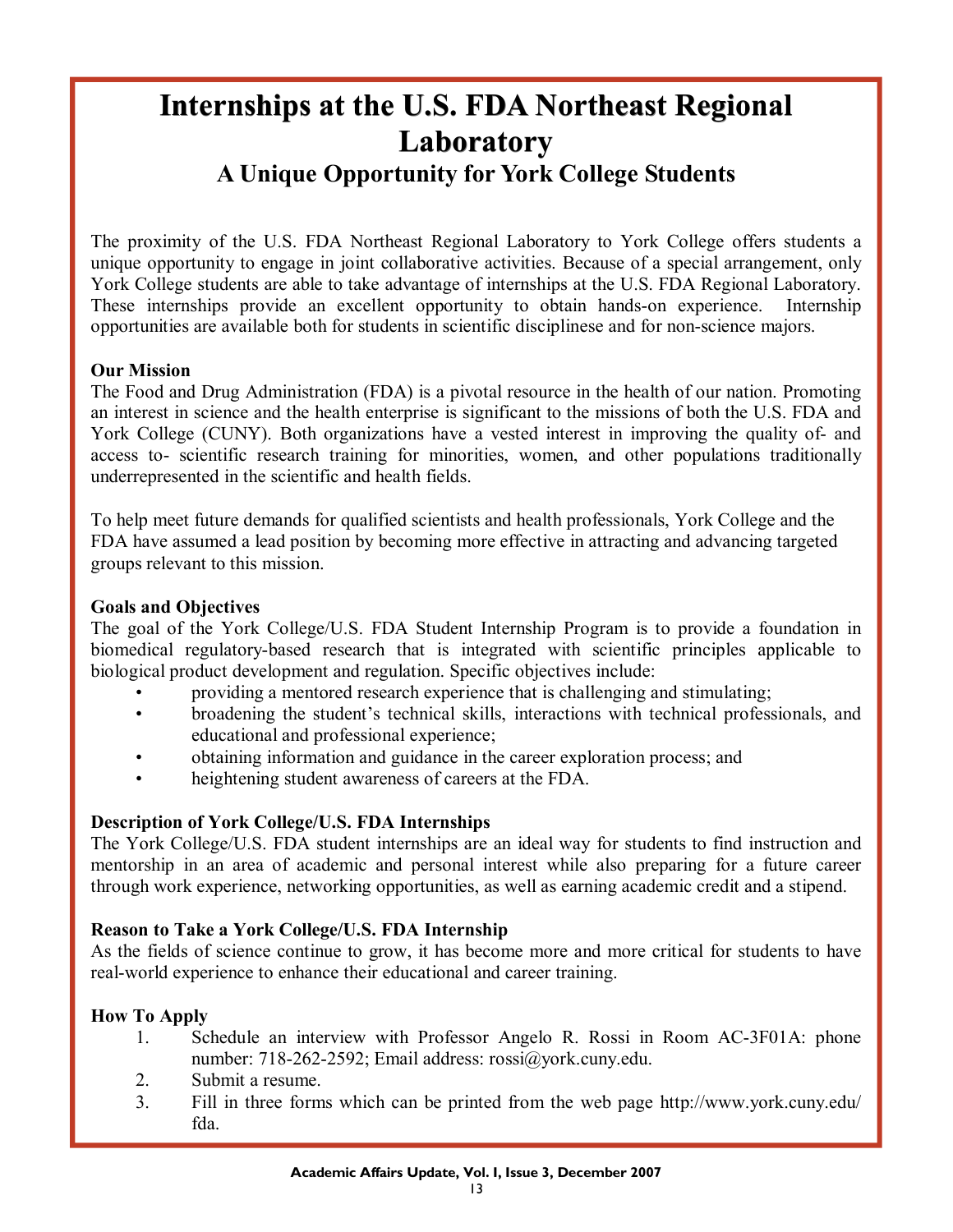# *College Events College Events*

| <b>Title</b>                        | <b>Event description</b>      | Date, location etc.                                                                                                                                                                                                |
|-------------------------------------|-------------------------------|--------------------------------------------------------------------------------------------------------------------------------------------------------------------------------------------------------------------|
| <b>Harlem</b><br><b>Speakeasy</b>   | An evening of Jazz and Poetry | <b>When</b> Dec. 7, 2007, 4:00 pm $-6:00$ pm<br><b>Where</b> Performing Arts Center<br><b>Contact Timothy Amrhein</b><br>Email amrhein@york.cuny.edu<br><b>Contact Phone 718-262-3707</b>                          |
| <b>Harlem</b><br><b>Speakeasy</b>   | An evening of Jazz and Poetry | <b>When</b> Dec. 8, 2007, 8:00 pm $- 10:00$ pm<br><b>Where Performing Arts Center</b><br><b>Contact Timothy Amrhein</b><br>Email amrhein@york.cuny.edu<br><b>Contact Phone 718-262-3707</b>                        |
| <b>Jazz Work-</b><br>shop Concert   | Music performance             | <b>When</b> Dec. 15, 2007m 7:30 pm $-$ 09:30<br>pm<br><b>Where</b> Performing Arts Center – Little<br>Theater<br><b>Contact</b> Tom Zlabinger<br>Email tzlabing@york.cuny.edu<br><b>Contact Phone 718-262-2000</b> |
| <b>Blue Notes</b><br><b>Concert</b> | Music performance             | <b>When</b> Dec. 22, 2007, 7:30 pm $-9:30$ pm<br><b>Where</b> Performing Arts Center – Little<br>Theater<br><b>Contact</b> Tom Zlabinger<br>Email tzlabing@york.cuny.edu<br><b>Contact Phone 718-262-2000</b>      |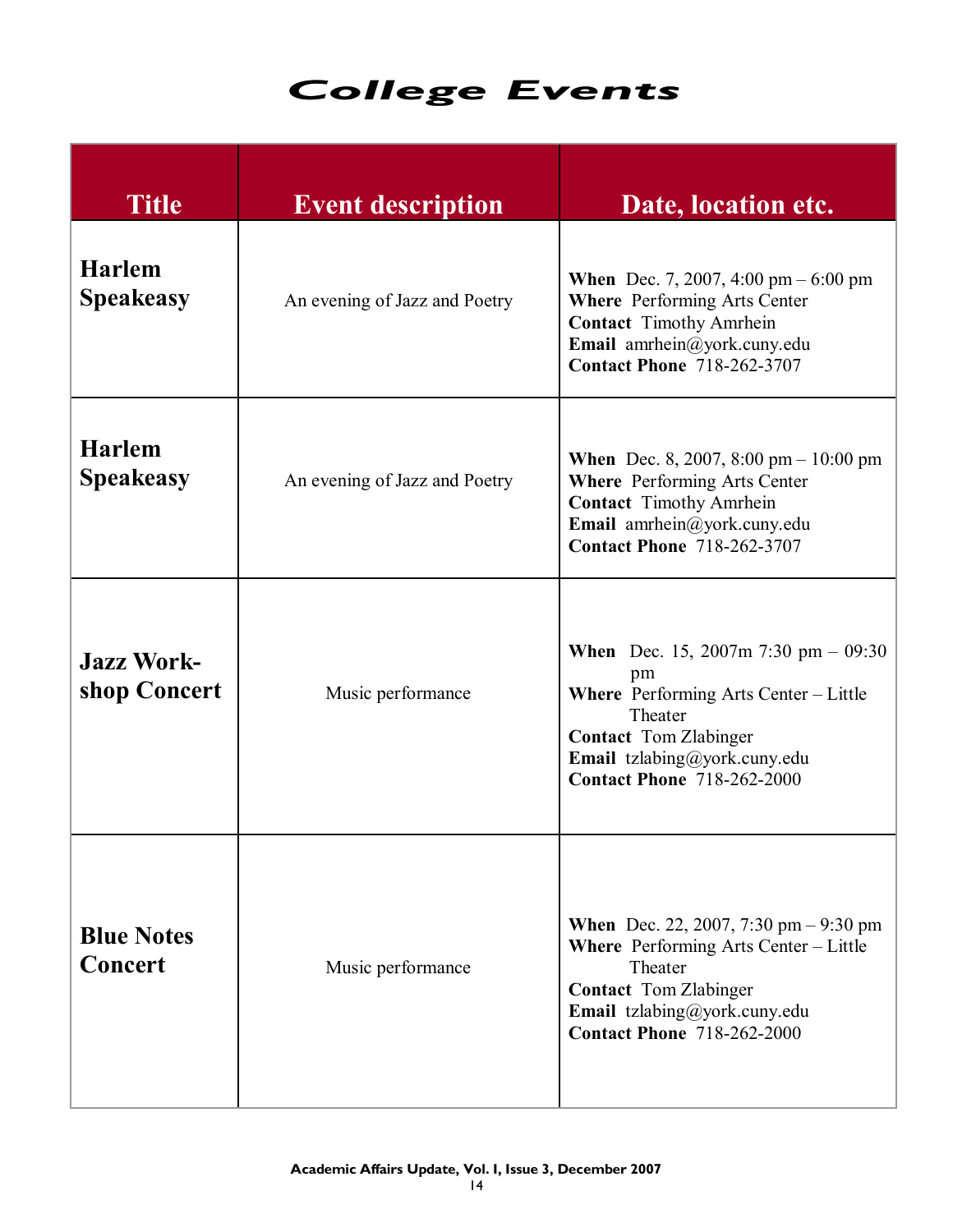# **Impressions from York College**